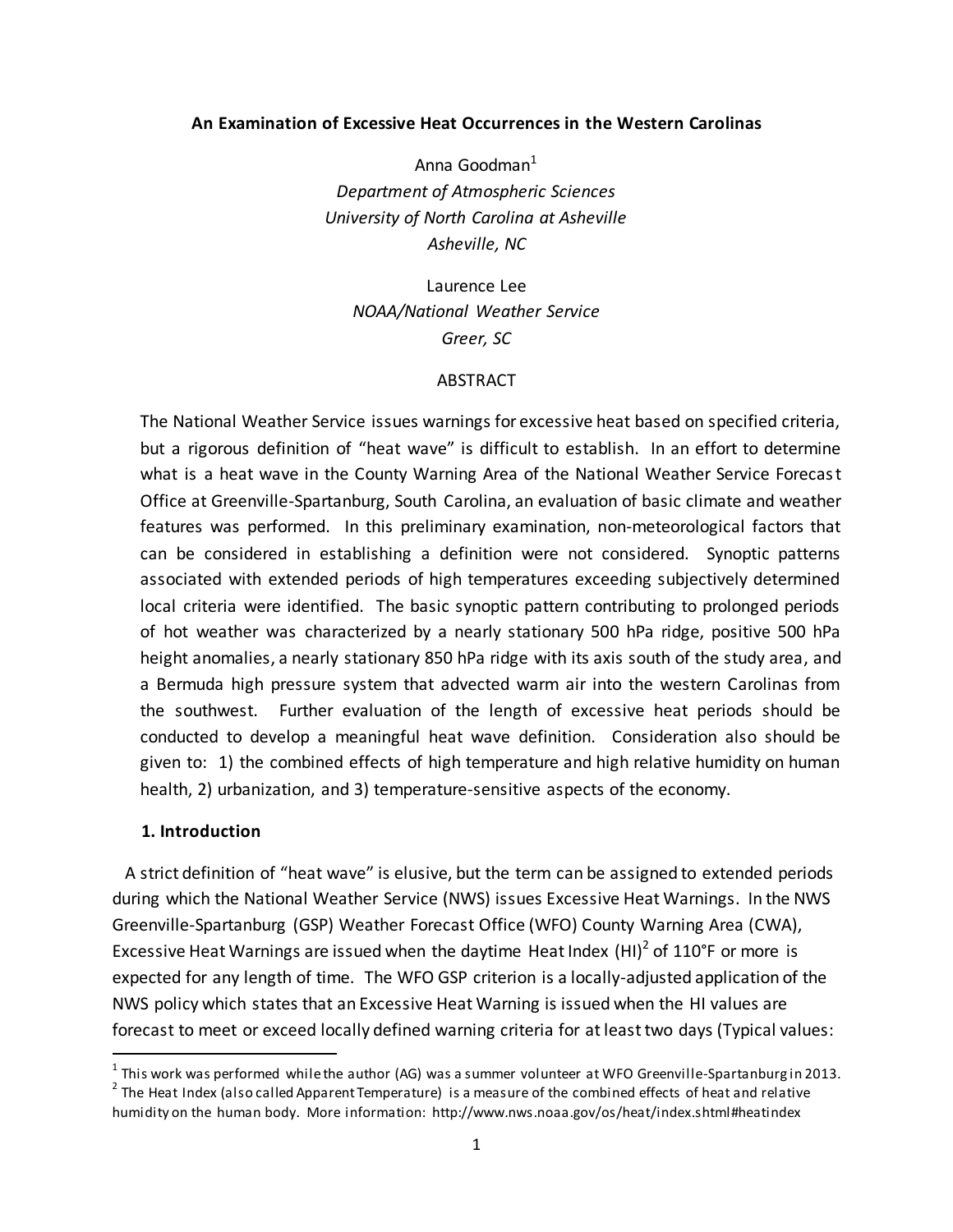1) Maximum daytime HI ≥ 110°F and 2) Minimum nighttime lows  $\geq 75$ °F). Heat waves typically last up to a week and often are associated with droughts (Chen and Konrad 2005).

#### **2. Summary of the Problem: Defining Heat Wave**

 A generic heat wave definition does not apply equitably to all parts of the United States, and actually one definition does not apply evenly to the entire WFO GSP CWA. That is why the NWS provides flexibility for offices to adapt heat-related watch and warning issuance criteria to local climates. Some regions have periods of hot weather that are considered "excessive" by residents, but the same conditions elsewhere are not considered unusual. A variety of factors can be considered when defining an excessive heat event in a particular location. Among them are: 1) do stated thresholds occur at a specific location, 2) if so, are the thresholds exceeded frequently, 3) does the human body react negatively to the heat, and 4) does urbanization play a role in the heat (Robinson 2001)?

 The complex nature of the interaction between the human body and an excessively hot environment creates a challenge when attempting to develop a strict definition of heat wave (Greene et. al. 2011). High temperature and high moisture content of the air occurring together can stress certain segments of the population, particularly the elderly and the very young. As a matter of fact, the combination of heat and high relative humidity is a significant cause of weather-related deaths in the United States. Such an occurrence was the Chicago heat wave of 1995 when the high temperature exceeded 100°F and the low temperature exceeded 80°F on consecutive days (13 and 14 July 1995). The heat wave resulted in 465 deaths (U.S. Department of Commerce 1995; Livezey and Tinker 1996).

 In addition to the direct human impact, the economy can be influenced significantly by heat waves. Crops, livestock, and other ecosystems are temperature sensitive. Energy costs and healthcare expenses can rise significantly (Luckerson 2012).

# **3. Synoptic Pattern Review**

 Examining all the factors related to occurrences of excessive heat in the WFO GSP CWA is beyond the scope of this work. However, a basic evaluation of the criteria that specifically define a heat wave can begin with an examination of fundamental weather patterns associated with periods of hot weather. The following review of synoptic patterns focuses on excessive heat as it relates to the number of consecutive days with a certain high temperature rather than to the heat index because temperature is a more traditional and more easily understood measure of comfort level. The temperatures in this study are extreme to the point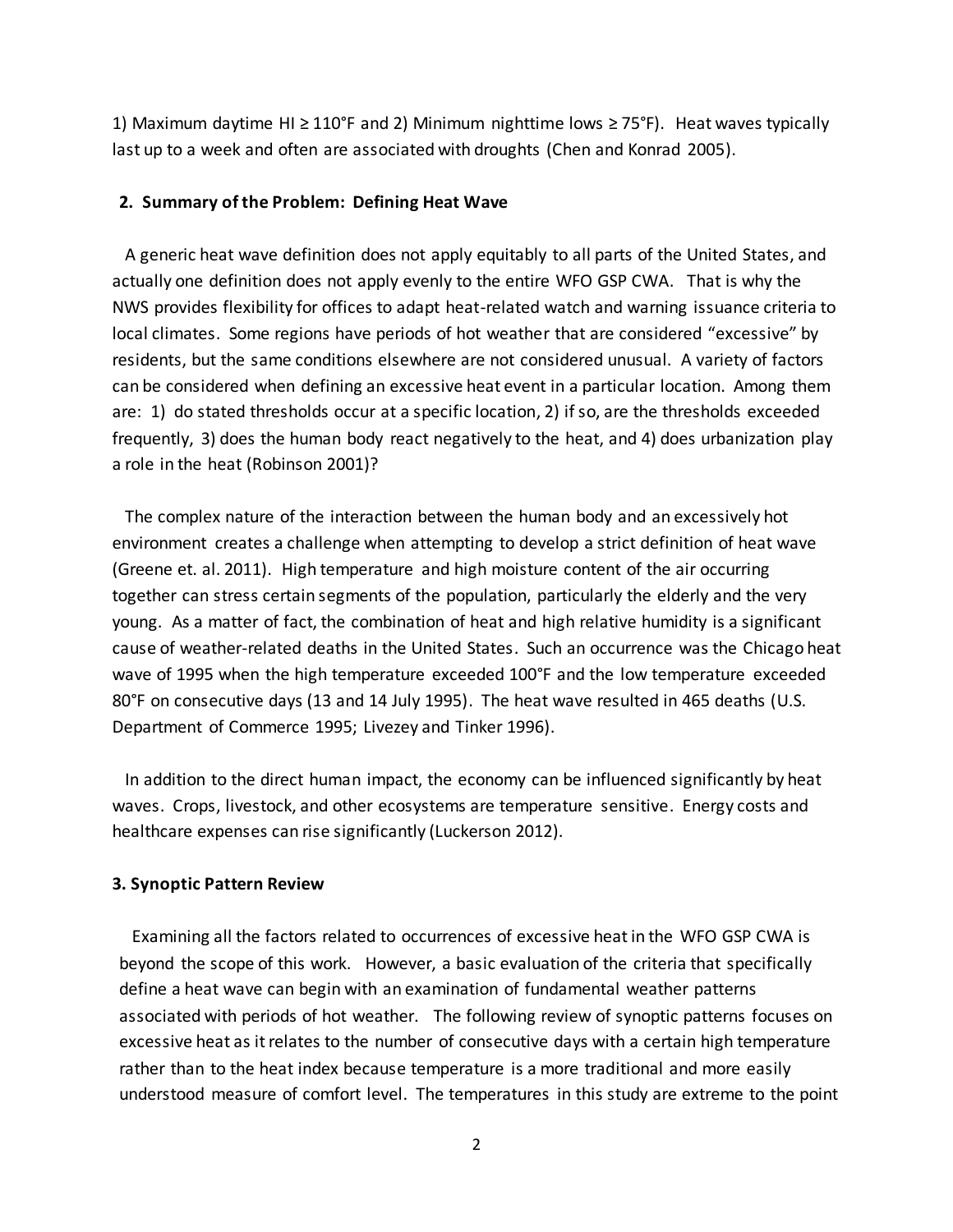that they would cause heat stress in some individuals. Subsequent work on this topic can examine the role of humidity and its relationship with temperature to create dangerous heat conditions in the WFO GSP CWA.

 On a large scale, heat waves generally are caused by a nearly stationary mid- and upper-level ridge (e.g., McQueen and Pope 1957; Livezey 1980). The weak pressure gradient and subsidence in the anticyclone produce light wind and clear sky which induce dry weather conditions. Light antecedent precipitation results in higher temperatures because there is less soil moisture and evapotranspiration. Thus, it is no surprise that heat waves often occur with droughts (Chen and Konrad 2005). The 1995 Chicago heat wave, however, did not occur with dry conditions, but with moist conditions. Abundant soil moisture caused the boundary layer to moisten resulting in dew points that raised the heat indices to dangerous levels (Livezey and Tinker 1996).

 In a manner similar to the occurrence of excessive heat in other parts of the country, extended periods of above normal temperature in the Carolinas usually occur when the region is situated under the downstream flow of a 500 hPa ridge. Such a pattern is associated with convergence aloft and subsidence at the lower levels. At 1000 hPa, a Bermuda high typically extends from the Atlantic Ocean to the Gulf of Mexico causing a southwest surface flow to advect warmer air into the Carolinas. Similar thermal advection patterns have been observed in extended periods of hot weather elsewhere (Meehl and Tabaldi 2004). Chen and Konrad (2005) found that 60% of the hottest events in the region were accompanied by downslope flow east of the Blue Ridge Mountains. Also, the composite synoptic patterns are not conducive to low level flow that advects substantial moisture into the western Carolinas from either the Gulf of Mexico or the Atlantic Ocean.

### **4. Method**

 The largest metropolitan areas in the WFO GSP CWA are Asheville and Charlotte, North Carolina, and the Greer area (Greenville-Spartanburg) in South Carolina. The following factors are considered to evaluate weather patterns associated with excessive heat at these locations: 1) a definition of excessive heat, 2) the number of days experiencing excessive heat, and 3) the synoptic pattern on the days of excessive heat.

 The definition of excessive heat applied in this work was chosen subjectively by examining observed daily maximum temperatures from 1982 through 2012 to ascertain a relative frequency of occurrence and number of consecutive days (run length). A lower limit of 100°F was selected for both Charlotte and Greer, and a lower limit of 93°F was chosen for Asheville.

3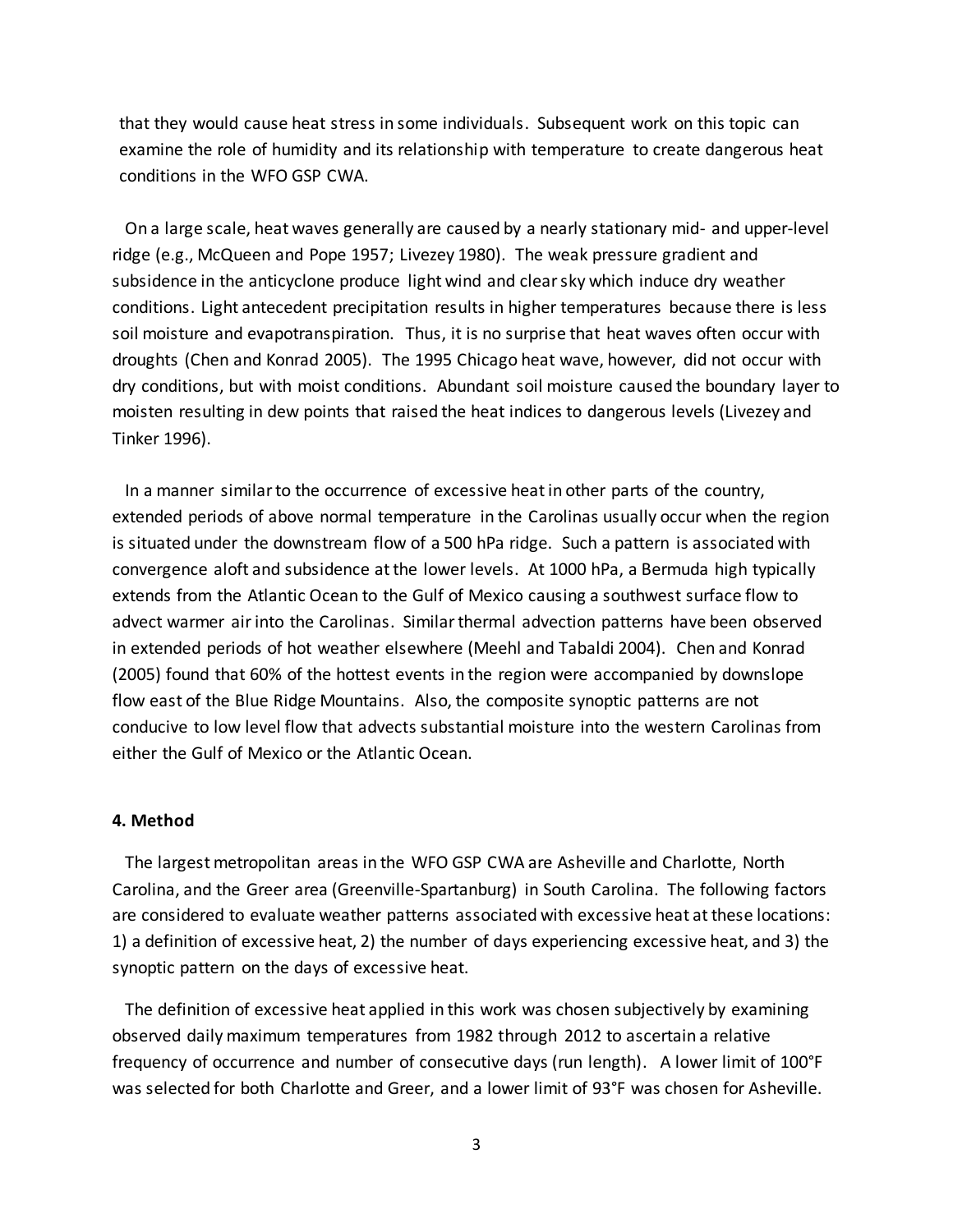These temperatures were 5°F to 7°F below the long-term climate record maximum (Charlotte, 104°F; Greer, 107°F; Asheville, 100°F).

 The excessive heat events defined in the above manner were ranked according to the number of consecutive days meeting the maximum temperature threshold. A data query tool, xmACIS (Eggleston 2008), was used to search the database from 1982 through 2012 and to rank the temperatures. Finally, significant level composite maps from all days meeting the criterion at the three locations were created using the NCAR reanalysis<sup>3</sup>.

# **5. Results**

 $\overline{a}$ 

a. Duration and Rank of Excessive Heat Events

 Lists of consecutive days with excessive heat as defined above from 1982 through 2012 at Asheville, Charlotte, and Greer (Greenville-Spartanburg) are in Tables 1, 2, and 3. Each event is ranked according to the number of consecutive days the maximum temperature met the criterion.

**Table 1. Number of consecutive days at Asheville Regional Airport, North Carolina,with maximum temperature ≥ 93°F from 1982 through 2012. Run length indicates number of consecutive days in each event. Ending date indicates last day of string. (Modified from xmACIS.)**

|                                                   | Number of Consecutive Days Maximum Temperature $\geq 93^{\circ}F$ |                                            |  |  |  |
|---------------------------------------------------|-------------------------------------------------------------------|--------------------------------------------|--|--|--|
| <b>Asheville Regional Airport, North Carolina</b> |                                                                   |                                            |  |  |  |
| Rank                                              | <b>Run Length</b>                                                 | <b>Ending Date</b>                         |  |  |  |
|                                                   | 5                                                                 | 1986-07-21                                 |  |  |  |
|                                                   | 5                                                                 | 1983-08-23                                 |  |  |  |
|                                                   | 5                                                                 | 1983-07-24                                 |  |  |  |
| 4                                                 | 4                                                                 | 2012-07-01                                 |  |  |  |
|                                                   | 4                                                                 | 1995-08-18                                 |  |  |  |
| 6                                                 | 3                                                                 | 1993-07-08                                 |  |  |  |
|                                                   | 3                                                                 | 1983-08-11                                 |  |  |  |
| 8                                                 | 2                                                                 | 2008-06-09                                 |  |  |  |
|                                                   | 2                                                                 | 2007-08-16                                 |  |  |  |
|                                                   | 2                                                                 | 1993-07-29                                 |  |  |  |
|                                                   | 2                                                                 | 1993-07-22                                 |  |  |  |
|                                                   | 2                                                                 | 1988-08-18                                 |  |  |  |
|                                                   | 2                                                                 | 1988-07-16                                 |  |  |  |
|                                                   | 2                                                                 | 1988-06-26                                 |  |  |  |
|                                                   |                                                                   | Period of record: 1982-01-01 to 2012-12-31 |  |  |  |

 $^{\rm 3}$  http://www.esrl.noaa.gov/psd/data/reanalysis/reanalysis.shtml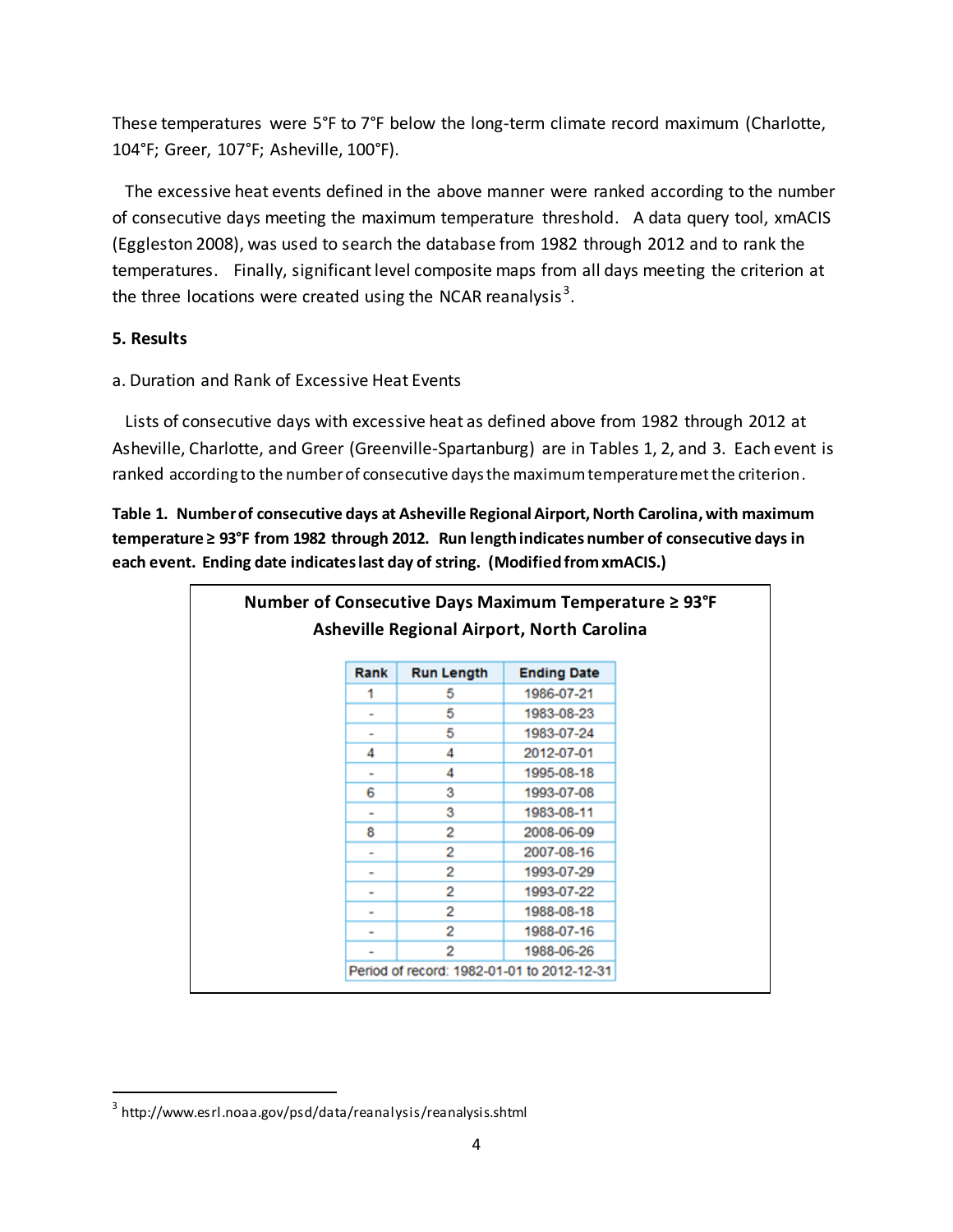**Table 2. Number of consecutive days at Charlotte/Douglas International Airport, North Carolina,with maximum temperature ≥ 100°F from 1982 through 2012. Run length indicates number of consecutive days in each event. Ending Date indicates last day of string. (Modified from xmACIS.)** 

| Number of Consecutive Days Maximum Temperature ≥ 100°F |      |                   |                                                         |  |
|--------------------------------------------------------|------|-------------------|---------------------------------------------------------|--|
|                                                        |      |                   | Charlotte\Douglas International Airport, North Carolina |  |
|                                                        |      |                   |                                                         |  |
|                                                        | Rank | <b>Run Length</b> | <b>Ending Date</b>                                      |  |
|                                                        | 1    | 5                 | 1986-07-21                                              |  |
|                                                        | 2    | 4                 | 1983-08-23                                              |  |
|                                                        | 3    | 3                 | 2012-07-01                                              |  |
|                                                        |      | з                 | 2007-08-10                                              |  |
|                                                        |      | 3                 | 1986-07-13                                              |  |
|                                                        | 6    | 2                 | 2011-07-30                                              |  |
|                                                        |      | 2                 | 2007-08-22                                              |  |
|                                                        |      | 2                 | 2005-07-27                                              |  |
|                                                        |      | 2                 | 1998-06-27                                              |  |
|                                                        |      | 2                 | 1993-07-29                                              |  |
|                                                        |      | 2                 | 1993-07-10                                              |  |
|                                                        |      | 2                 | 1988-08-19                                              |  |
|                                                        |      |                   | Period of record: 1982-01-01 to 2012-12-31              |  |

**Table 3. Number of consecutive days at Greer (Greenville-Spartanburg Airport), South Carolina,with maximum temperature ≥ 100°F from 1982 through 2012. Run length indicates number of consecutive days in each event. Ending Date indicates last day of string. (Modified from xmACIS.)** 

|      |                                                        | Number of Consecutive Days Maximum Temperature $\geq 100^{\circ}F$ |  |  |  |
|------|--------------------------------------------------------|--------------------------------------------------------------------|--|--|--|
|      | Greer (Greenville-Spartanburg Airport), South Carolina |                                                                    |  |  |  |
| Rank | <b>Run Length</b>                                      | <b>Ending Date</b>                                                 |  |  |  |
| 1    | 5                                                      | 2007-08-11                                                         |  |  |  |
| 2    | 4                                                      | 1986-07-21                                                         |  |  |  |
| 3    | 3                                                      | 2012-07-01                                                         |  |  |  |
|      | 3                                                      | 2007-08-17                                                         |  |  |  |
| ۰    | з                                                      | 1999-08-01                                                         |  |  |  |
|      | 3                                                      | 1986-07-09                                                         |  |  |  |
|      | 3                                                      | 1983-08-23                                                         |  |  |  |
| 8    | 2                                                      | 2007-08-22                                                         |  |  |  |
|      | 2                                                      | 1999-08-14                                                         |  |  |  |
| ٠    | 2                                                      | 1995-07-25                                                         |  |  |  |
|      | 2                                                      | 1993-07-29                                                         |  |  |  |
|      | 2                                                      | 1993-07-07                                                         |  |  |  |
|      | 2                                                      | 1987-07-24                                                         |  |  |  |
|      |                                                        | Period of record: 1982-01-01 to 2012-12-31                         |  |  |  |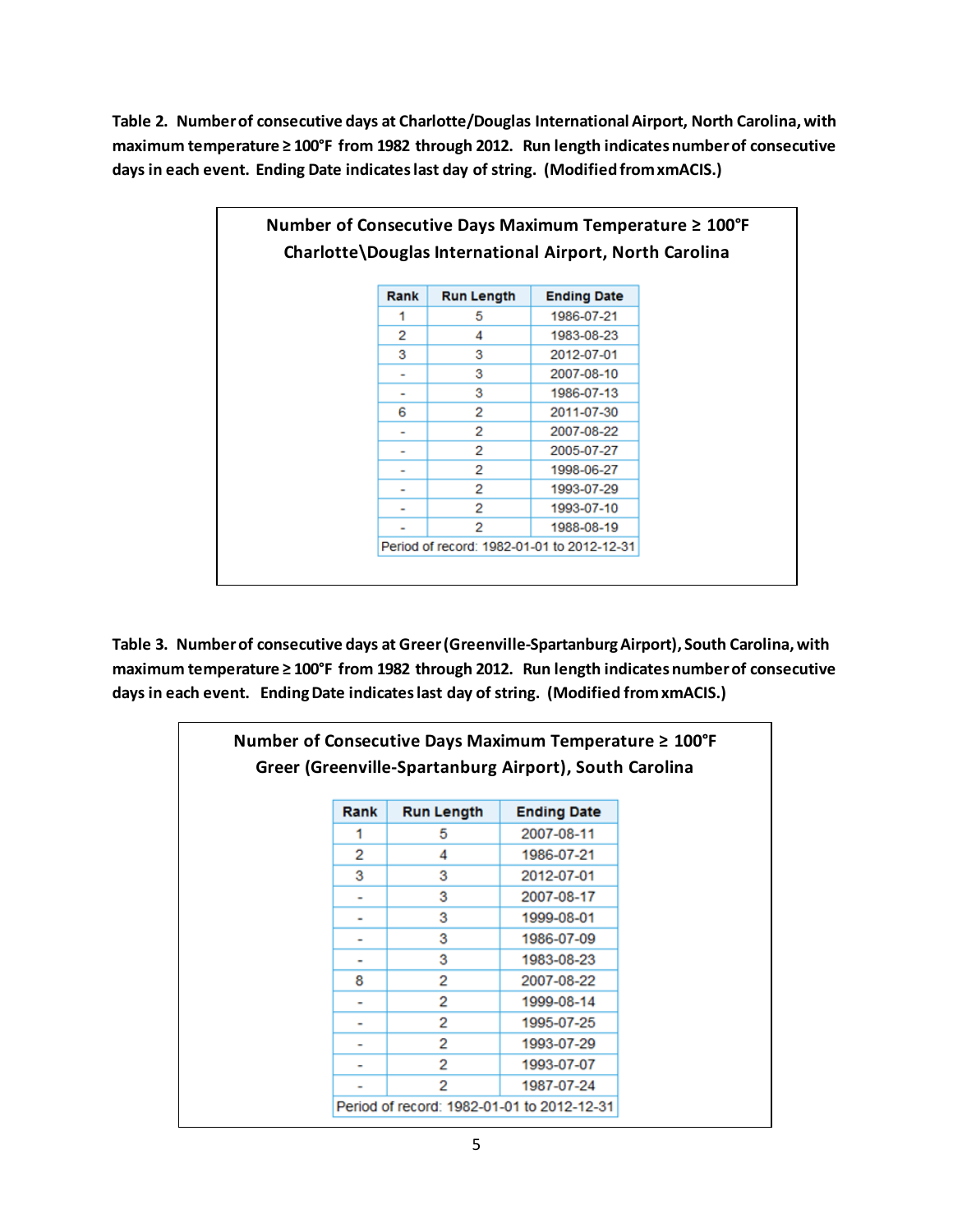# b. Composite Charts

 Composite mean geopotential height and height anomaly charts for 500 hPa, 850 hPa, and 1000 hPa for the excessive heat days at Asheville, Charlotte, and Greer revealed essential characteristics of the synoptic scale pattern (Figs.  $4 - 9$ ).



**Fig. 1. Composite mean 500 hPa geopotential height (top) and height anomaly (bottom) for excessive heat days from 1982 through 2012 at Asheville Regional Airport, North Carolina. (NCEP/NCAR Reanalysis)**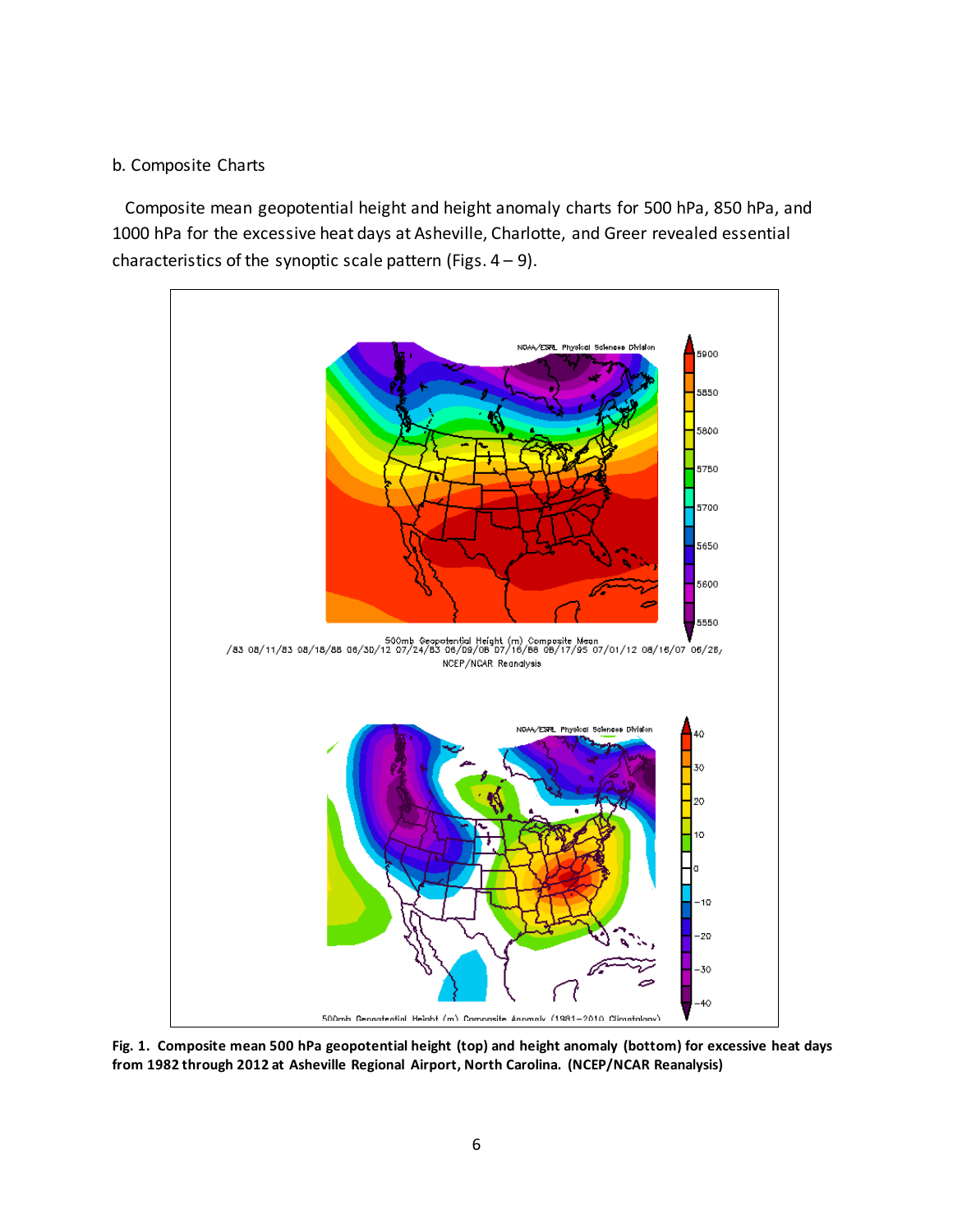

**Fig. 2. Composite mean 850 hPa geopotential height (top) and height anomaly (bottom) for excessive heat days in Table 1 at Asheville Regional Airport, North Carolina. (NCEP/NCAR Reanalysis)**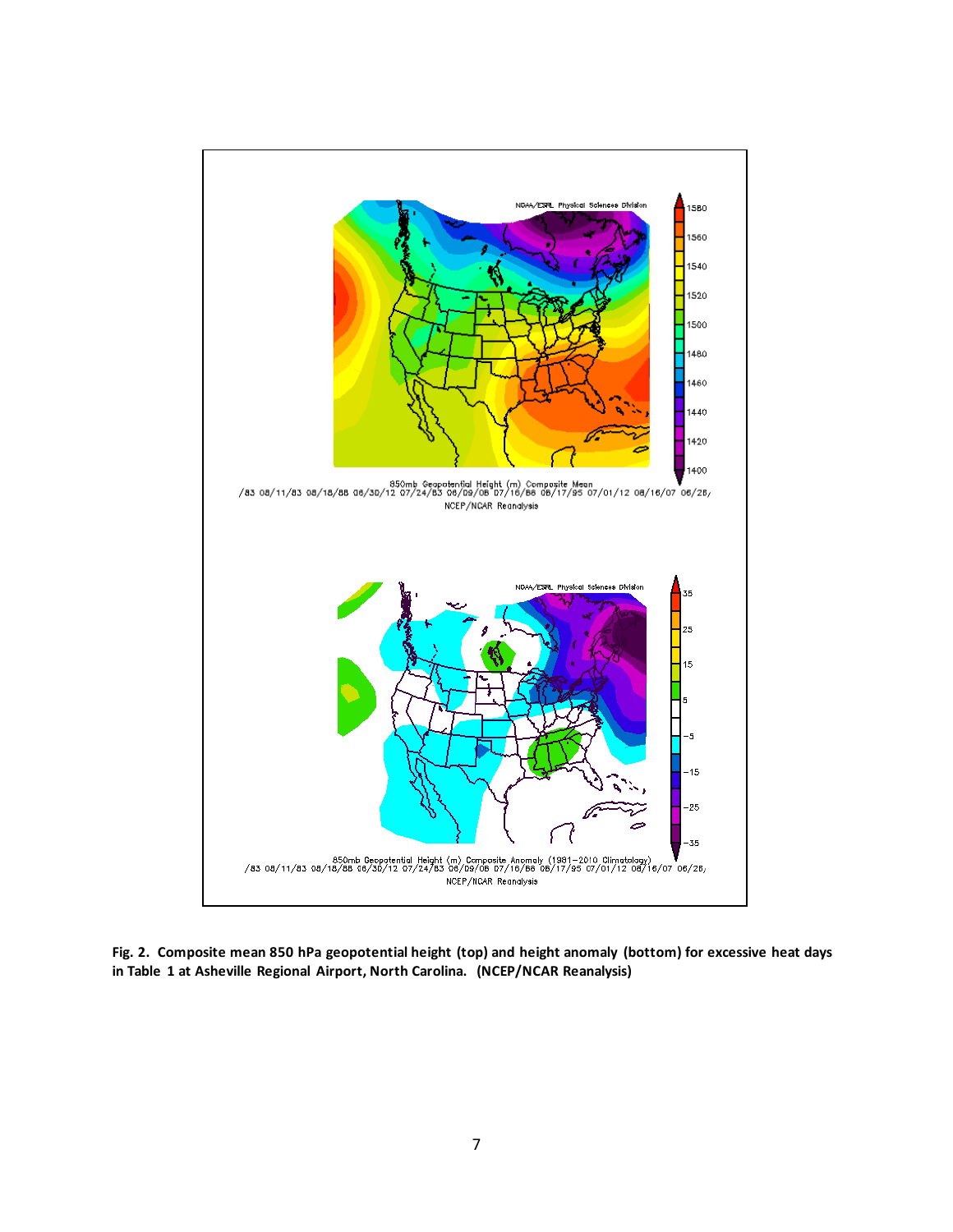

**Fig. 3. Composite mean 1000 hPa geopotential height (top) and height anomaly (bottom) for excessive heat days in Table 1 at Asheville Regional Airport, North Carolina. (NCEP/NCAR Reanalysis)**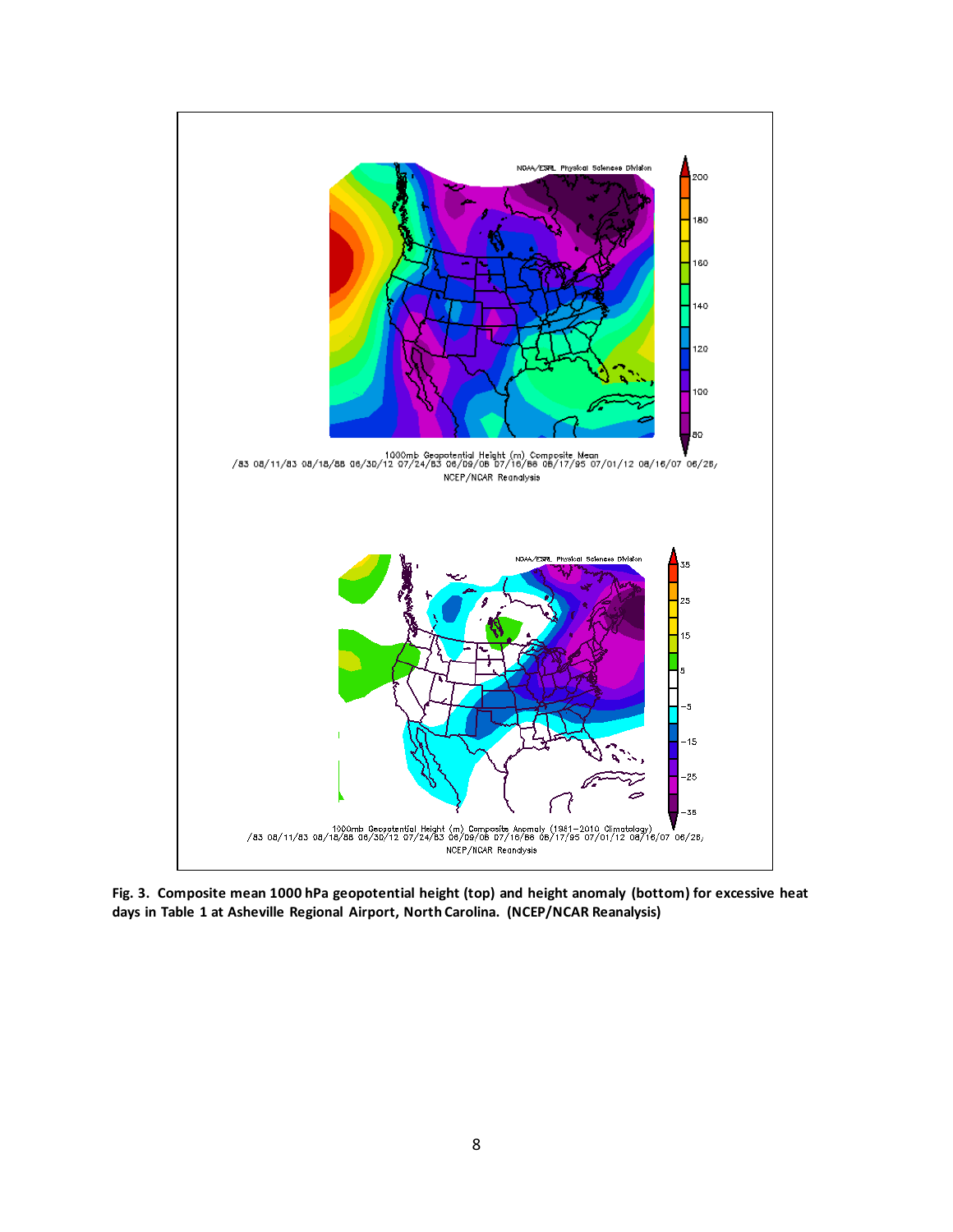

**Fig. 4. Composite mean 500 hPa geopotential height (top) and height anomaly (bottom) for excessive heat days in Table 2 at Charlotte/Douglas International Airport, North Carolina. (NCAR/NCEP Reanalysis)**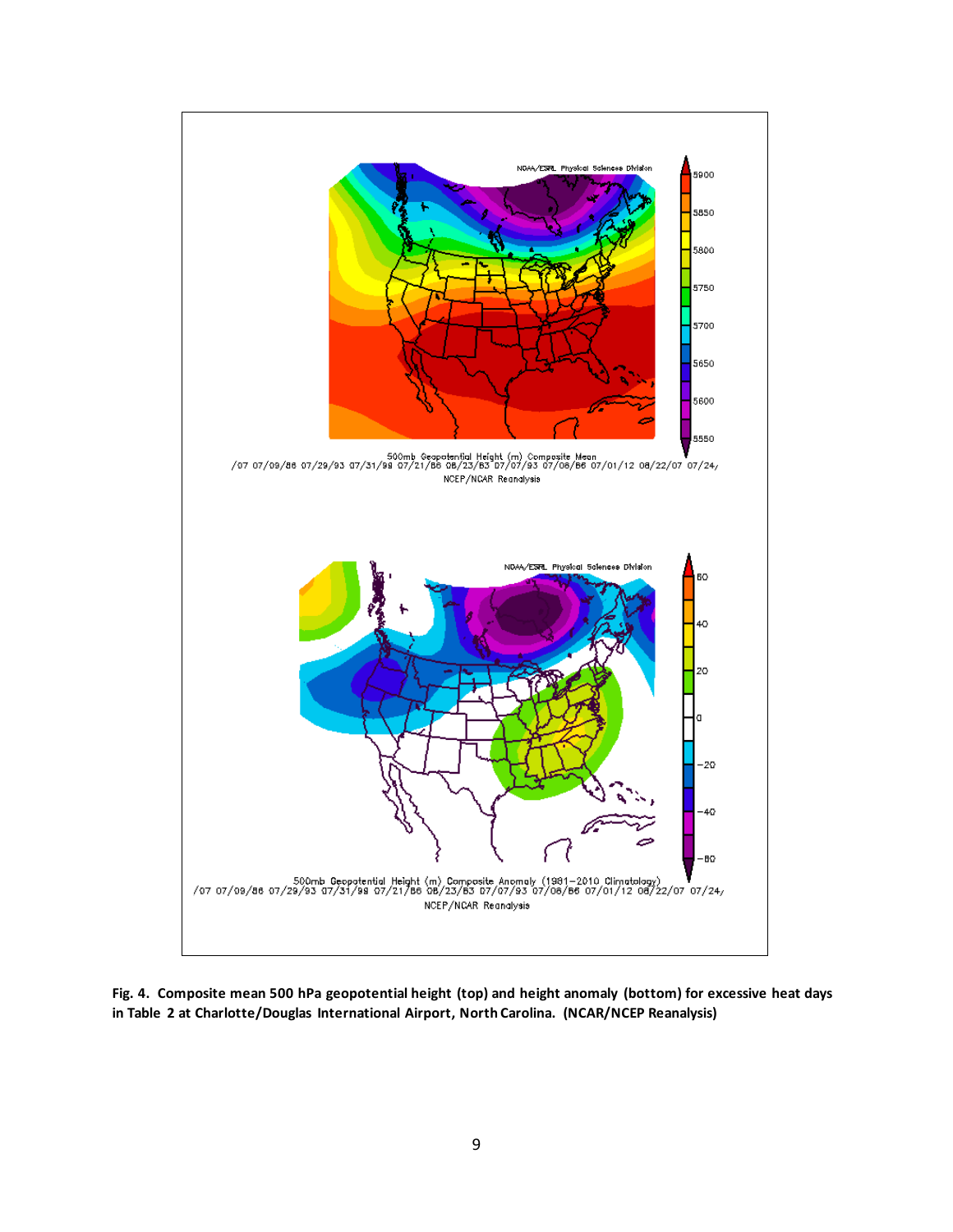

**Fig. 5. Composite mean 850 hPa geopotential height (top) and height anomaly (bottom) for excessive heat days in Table 2 at Charlotte/Douglas International Airport, North Carolina. (NCEP/NCAR Reanalysis)**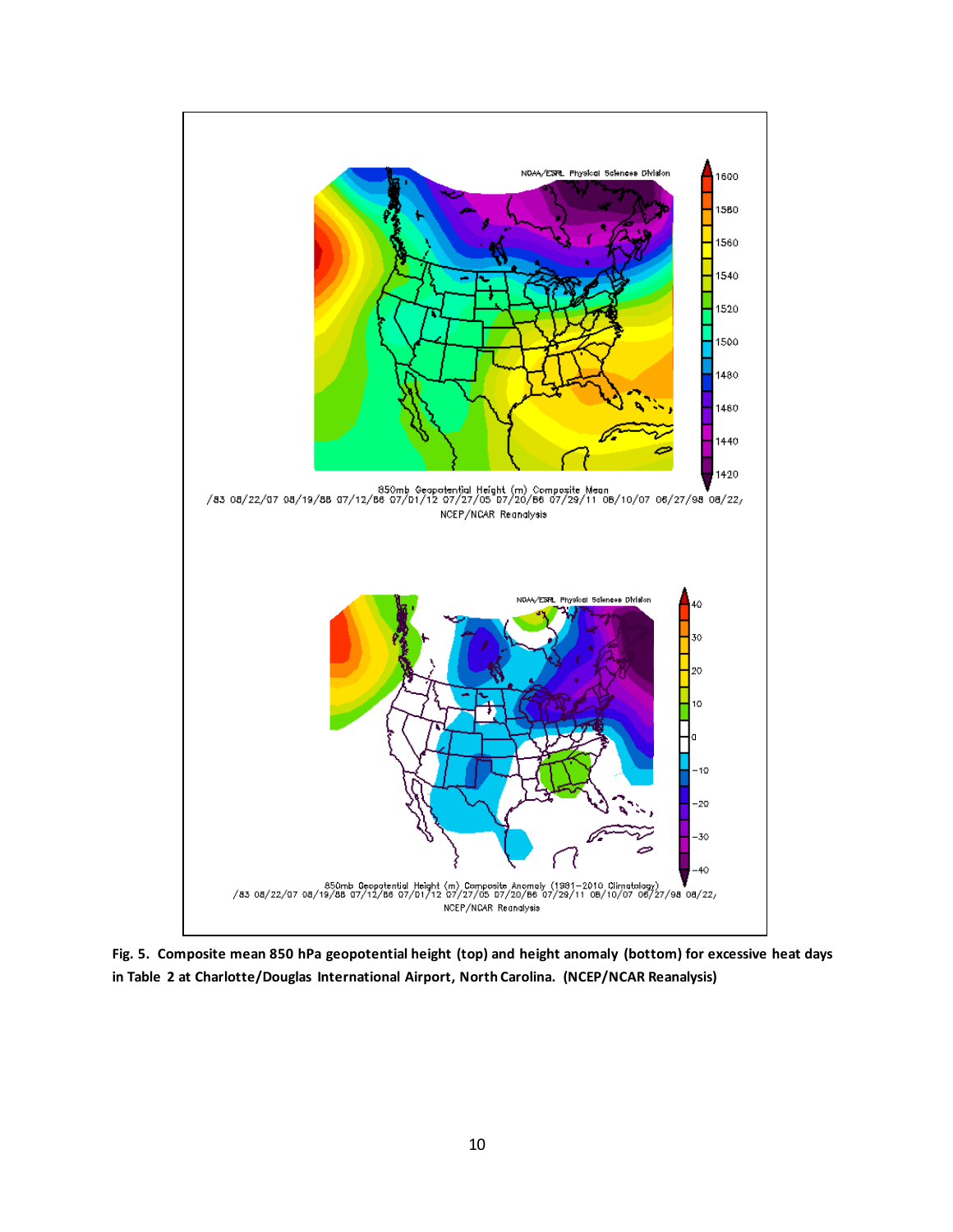

**Fig. 6. Composite mean 1000 hPa geopotential height (top) and height anomaly (bottom) for excessive heat days in Table 2 at Charlotte/Douglas International Airport, North Carolina. (NCEP/NCAR Reanalysis)**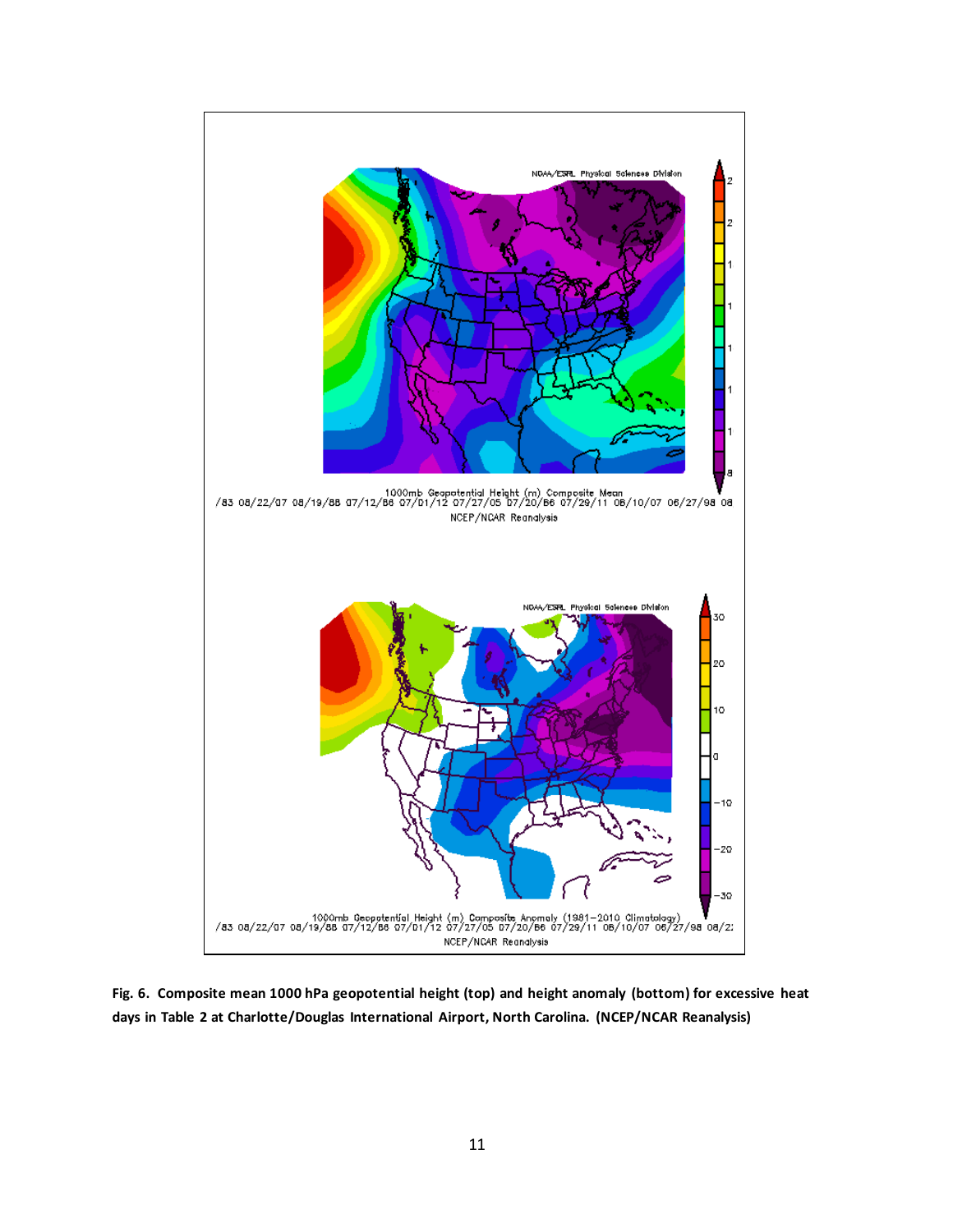

**Fig. 7. Composite mean 500 hPa geopotential height (top) and height anomaly (bottom) for excessive heat days in Table 3 at Greer (Greenville-Spartanburg Airport), South Carolina. (NCEP/NCAR Reanalysis)**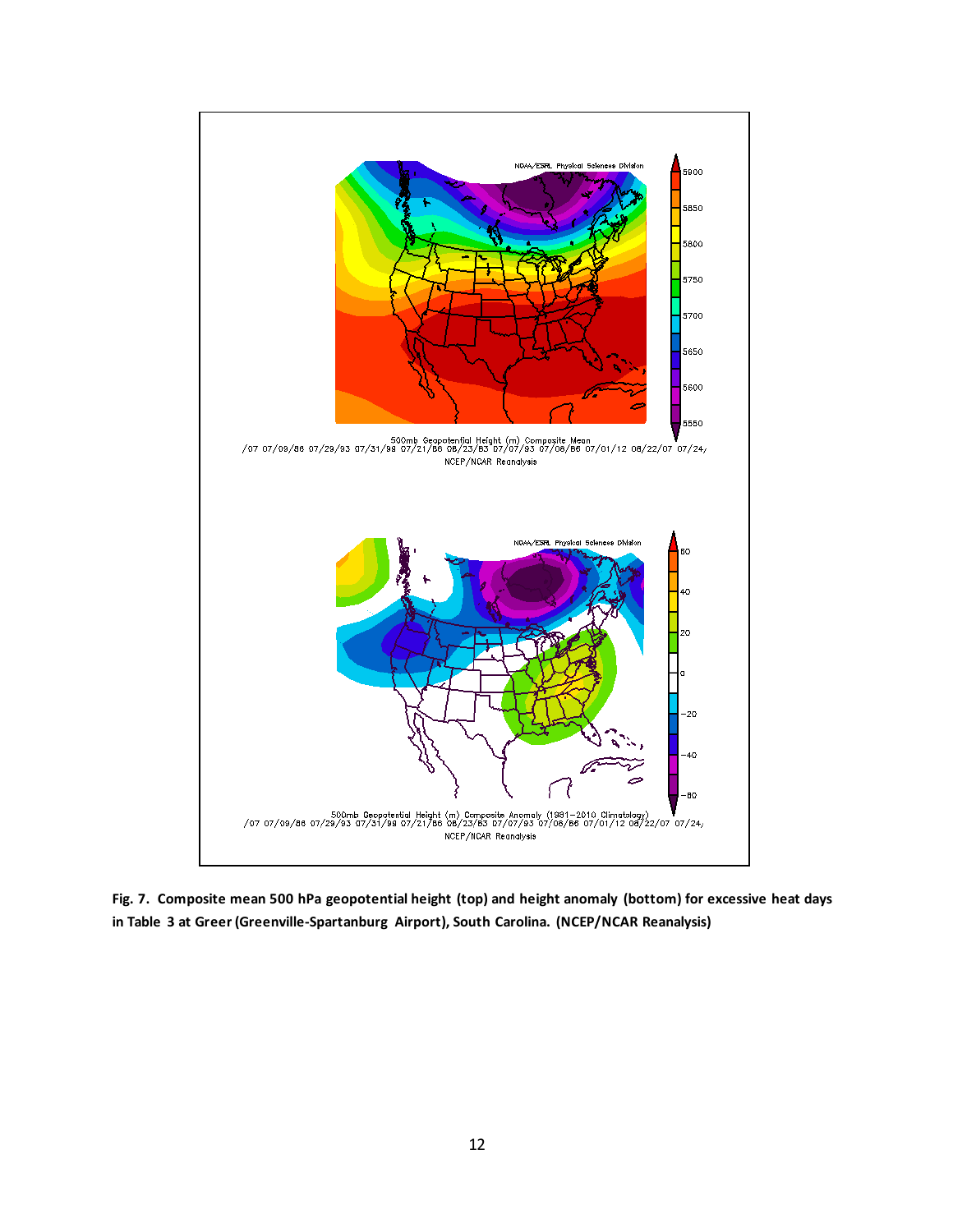

**Fig. 8. Composite mean 850 hPa geopotential height (top) and height anomaly (bottom) for excessive heat days in Table 3 at Greer (Greenville-Spartanburg Airport), South Carolina. (NCEP/NCAR Reanalysis)**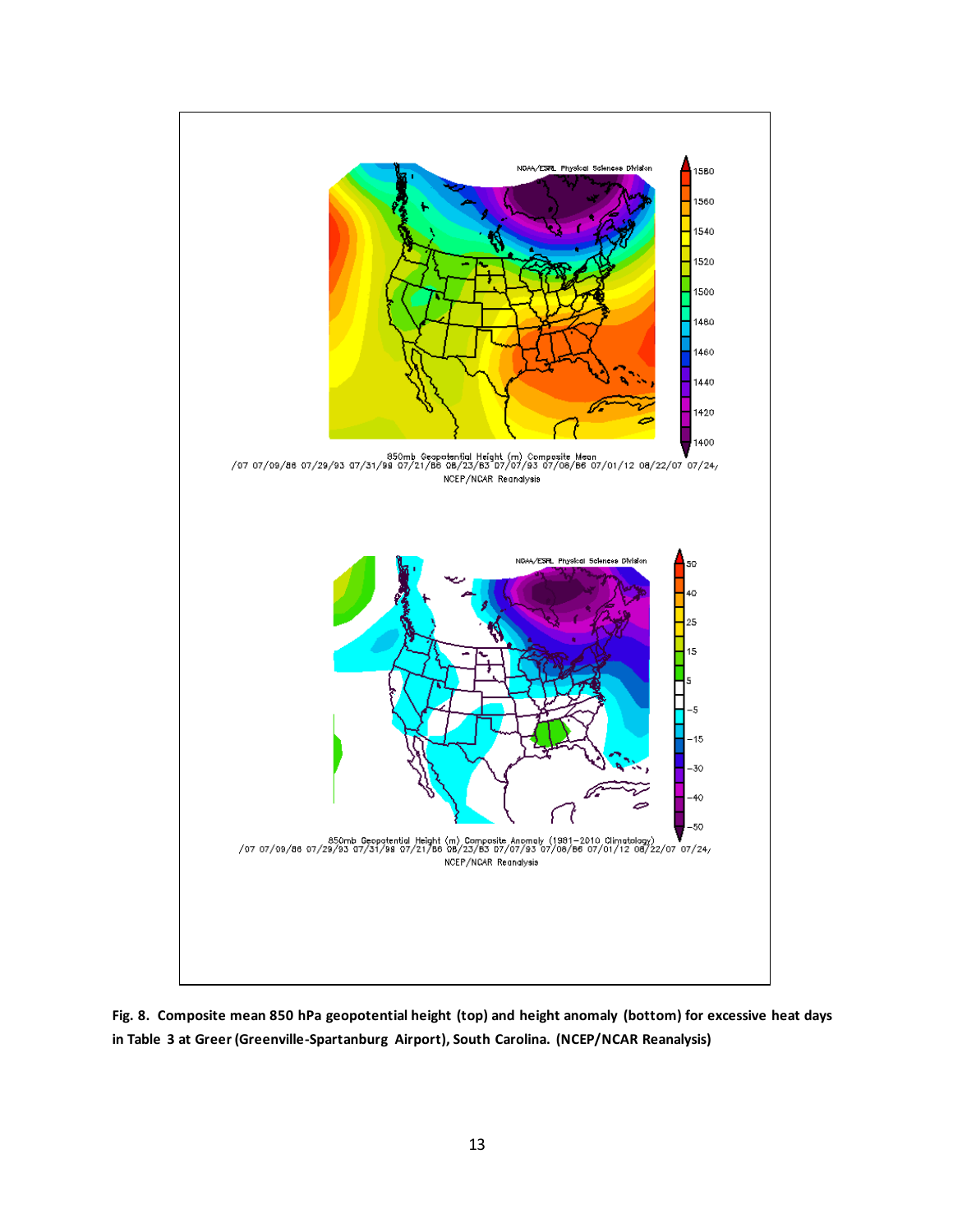

**Fig. 9. Composite mean 1000 hPa geopotential height (top) and height anomaly (bottom) for excessive heat days in Table 3 at Greer (Greenville-Spartanburg Airport), South Carolina. (NCEP/NCAR Reanalysis)**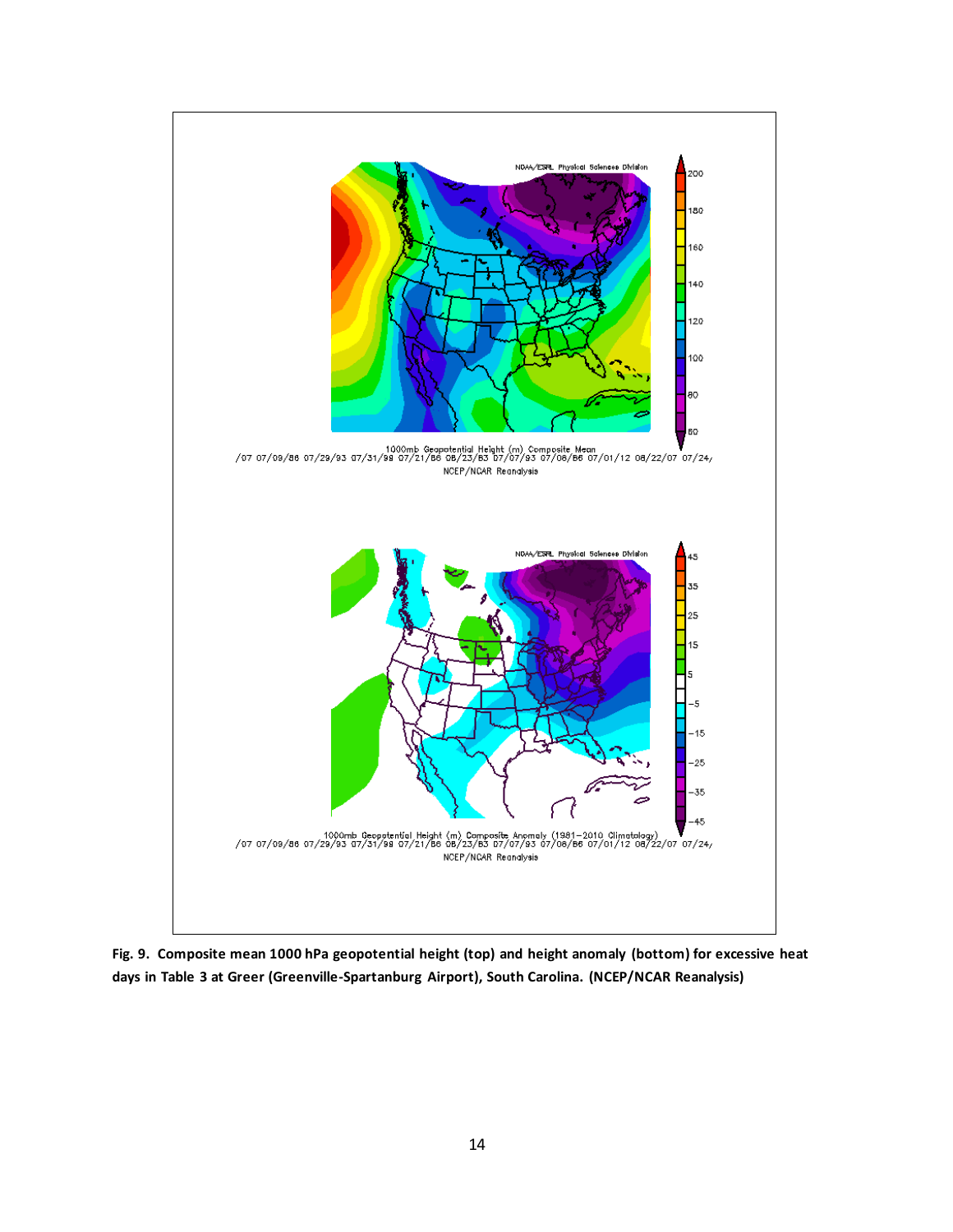The composite maps for Asheville, Charlotte, and Greer (Greenville-Spartanburg) showed that all excessive heat events were associated with a strong 500 hPa ridge over a majority of the continental United States. The 500 hPa ridge produced subsidence that contributed to clear skies and efficient insolation. At the 850 hPa level, a ridge of high pressure was centered over the Atlantic Ocean, but the axis of the ridge extended westward across the Gulf Coast states. The 1000 hPa composite maps indicated the presence of a strong Bermuda high off the Atlantic coast that extended south of the study area into the Gulf of Mexico. The height anomaly maps all showed positive anomalies indicative of the long periods of hot weather that occurred under strong upper ridges. The advection patterns indicated by the composite charts favored a very warm and dry flow from the southwest, particularly in the lower levels. The Gulf of Mexico, a potential source of moisture, was not tapped.

### **4. Discussion and Conclusion**

 Highlighting the complex set of interrelated factors associated with periods of excessive heat clearly demonstrates the difficulty in assigning a rigid definition to the term heat wave. The combination of heat and high relative humidity, human health, urbanization, and economic issues were not examined in this limited study. Even the run length of excessively hot periods, which ranged from two to five days at each location, should be scrutinized more closely to formulate a meaningful definition of "heat wave." Nonetheless, key features of the region's hot weather climatology were revealed.

 Knowledge of the mean heights and height anomalies during periods of hot weather will enhance the issuance of watches and warnings for excessive heat. Even though the excessive heat definitions (viz., high temperature of 100°F at Charlotte and Greer; high temperature of 93°F at Asheville) used in this study were developed subjectively and were not overly rigorous, they suggest that locally-tuned criteria for the issuance of heat products can improve both forecasting and communicating risks to the public. An informed public can adapt effectively to stresses that accompany abnormally high temperatures. New suggestions for updated excessive heat-related definitions should not overlook the fact that current NWS policies were developed based on extensive research, and they were applied in a manner that allows some flexibility in application across the varied climates of the United States.

#### REFERENCES

- Chen, F., and C.E. Konrad II, 2004: A synoptic climatology of summertime heat and humidity in the Piedmont region of North Carolina. *J. Appl. Meteor. Climatol.*, **45**, 674-685.
- Eggleston, K.L., 2008: *The xmACISUser's Guide*. Northeast Regional Climate Center, Cornell University, 16 pp.